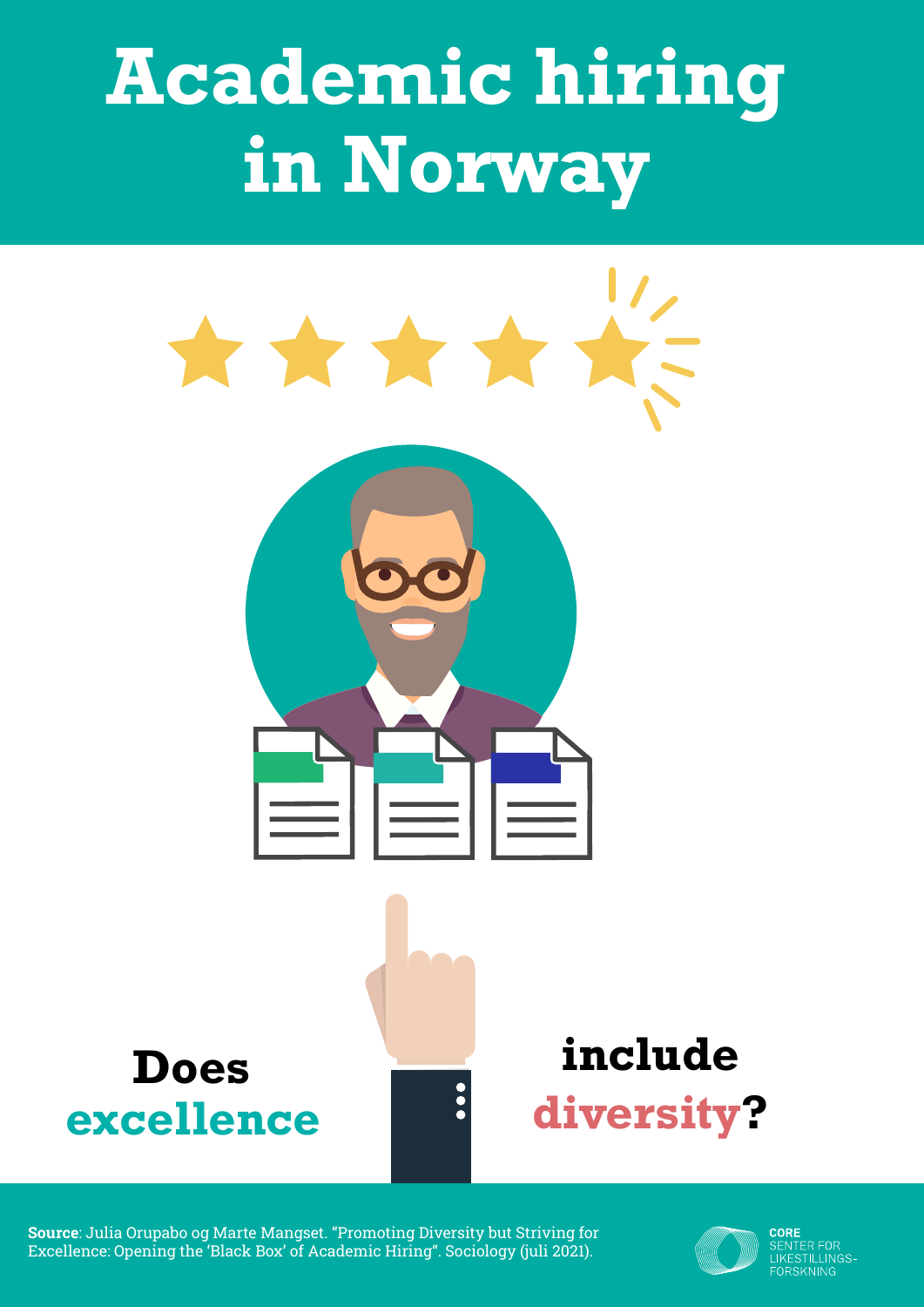The study addresses how gatekeepers evaluate, rank and choose candidates for academic positions, the procedures they follow, and how they navigate within these.

> Men predominate in the technical and natural sciences, while there is a high number of female scholars working in the fields of social science and health science. In all fields, men are overrepresentedat at top positions such as professorships.



## **The study The Norwegian Context**

Women increasingly occupy positions in academia, but Norwegian universities are still characterized by gender segregation.



Gender equality is a strongly established norm in research and higher education policies, and rooted in formal guidelines. There is also a stronger and more explicit focus on both internationalization and excellence.

In Norway the recruitment process can be characterized as transparent. All vacant tenured positions such as associate and full professors must be publically announced and the applicants have the right to access the scientific assessments.

Percentage of female PhD Candidates, Associate Professors and Professors. Source: DBH (2019), from all universities and diciplines in Norway.





Recruiting new faculty members is one of the most important tasks a university can undertake. Universities depend on candidates who can both publish, obtain external funding, and contribute to the teaching and administration of the department. Selected candidates will be in positions of power, and contribute to further defining quality and competence. Hiring decisions affects the gender and ethnic composition of a department and a discipline.

How does the recruitment process shape standards of academic quality, and do recruiters consider gender and diversity in their assessment of candidates?

Despite high equality ambitions in Norway, our research question whether current norms of academic recruitment manage to consider diversity, or if the criteria for assessing quality benefit applicants with a certain profile.



We interviewed 52 recruiters, and studied 48 recruitment cases from the disciplines history, political science and biology. These disciplines are traditional university disciplines and have a high share of women in lower positions (e.g. among PhD-students), but are male-dominated at professorate level.



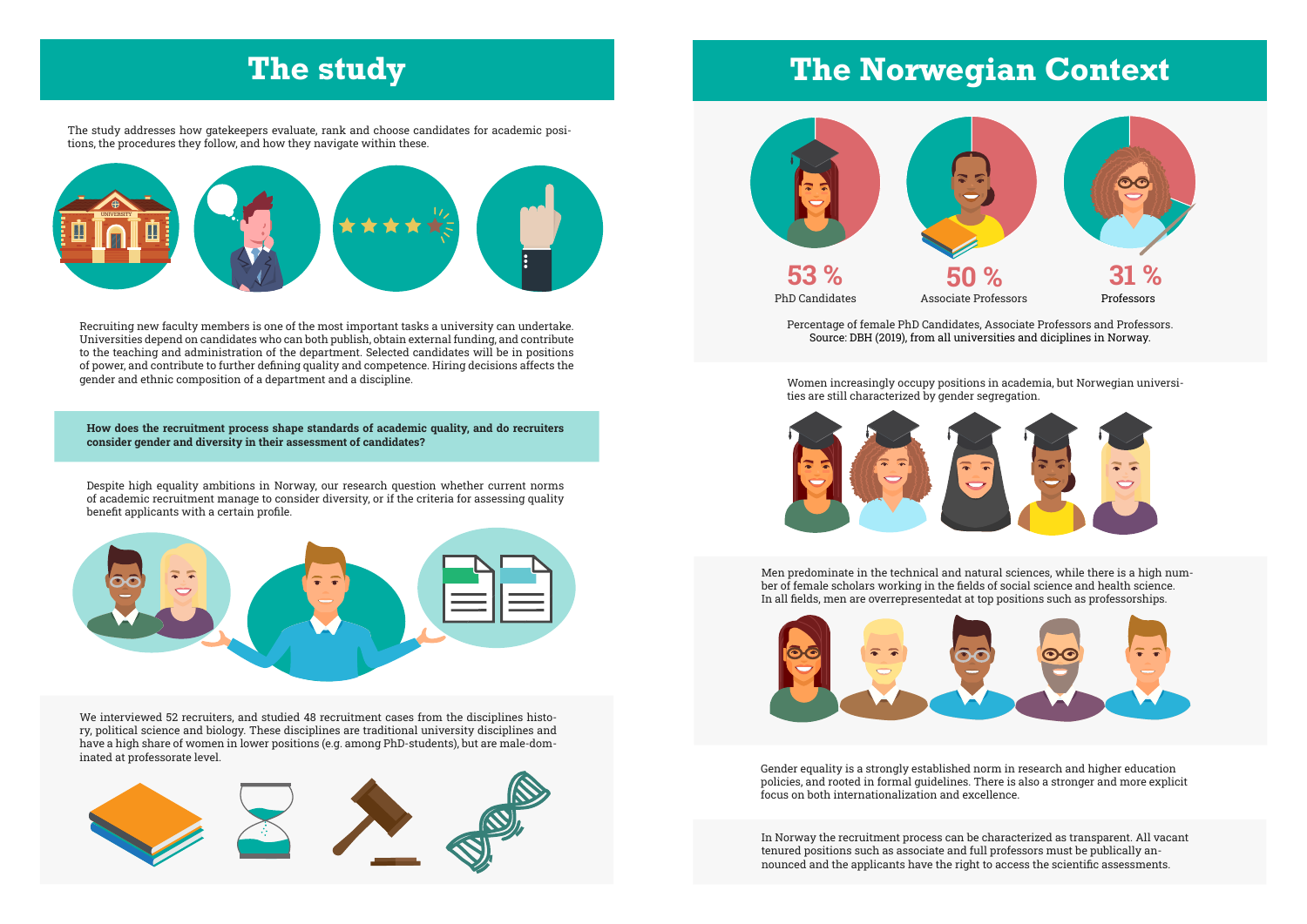## **The Recruitment process**

#### The varying understandings of academic quality through the recruitment process

#### 1st step: The announcement (logic of inclusion)

### 3rd step: Scientific committee (logic of exclusion)

### 4th step: Trial lecture and interview



#### 2nd step: The sorting of applicants (logic of exclusion)







- 
- 



Gatekeepers do include diversity concerns in their evaluations of academic quality, but only in the initial step. In the crucial step two and three, the recruiters find it illegitimate to take diversity into account, only a narow understanding of quality is accepted. The criteria for assessing quality, is reduced to quantifiable counts of published articles. This criterion outweigh the diversity consideration and wider understandings of quality in the crucial steps of the hiring process.

The assessment of quality and the incorporation of gender and diversity concerns differ significantly between these steps.

Institutions promote inclusion in the first stage of the recruitment process. This first stage is characterized by open competition through public announcement between a large pool of diverse applicants.

Productivity first:

Teaching: The initial focus on teaching returns. An interview committee consisting of faculty members from the department will evaluate the candidate's pedagogical abilities.

The top candidate is offered the job.

This step sometimes involves negotiation, as the top candidate may have several job offers to choose from.

In the second step, the sorting committee narrows their definitions of quality, and apply a logic of exclusion.

Good teachers – The need for a good teacher is often emphasized as important at the first step, but the announcement often specifies that evaluation will be based on research production.





The members of the scientific committee mention a wide range of understandings of quality. However, most of these are disregarded and the ranking is primarily based on productivity in publishing in English-language journals.

The interview committee can only point to pedagogical skills among the candidates already selected based on their publishing skills (step 2 and 3).



Gender balance emphasized – Women are in some cases encouraged to apply. Search committees are presented as a strategy to increase number of female candidates.

International scholars from the Global South are only considered relevant if they have an affiliation with a Western institution.



Focus shift: from diversity to excellence defined as efficiently publishing articles in high-ranking English-language journals.

Internationalization – By announcing job openings in international channels one seeks to include a wider, international and more diverse pool of applicants.



The second and third steps are crucial, as most candidates fall out here and as strict limits are set for what the committee in step 4 can do.

Committees pay particular attention to the candidates' number of publications, channels of publication and the efficiency of their publishing. Teaching skills and administrative responsibilities are not significant in this step.